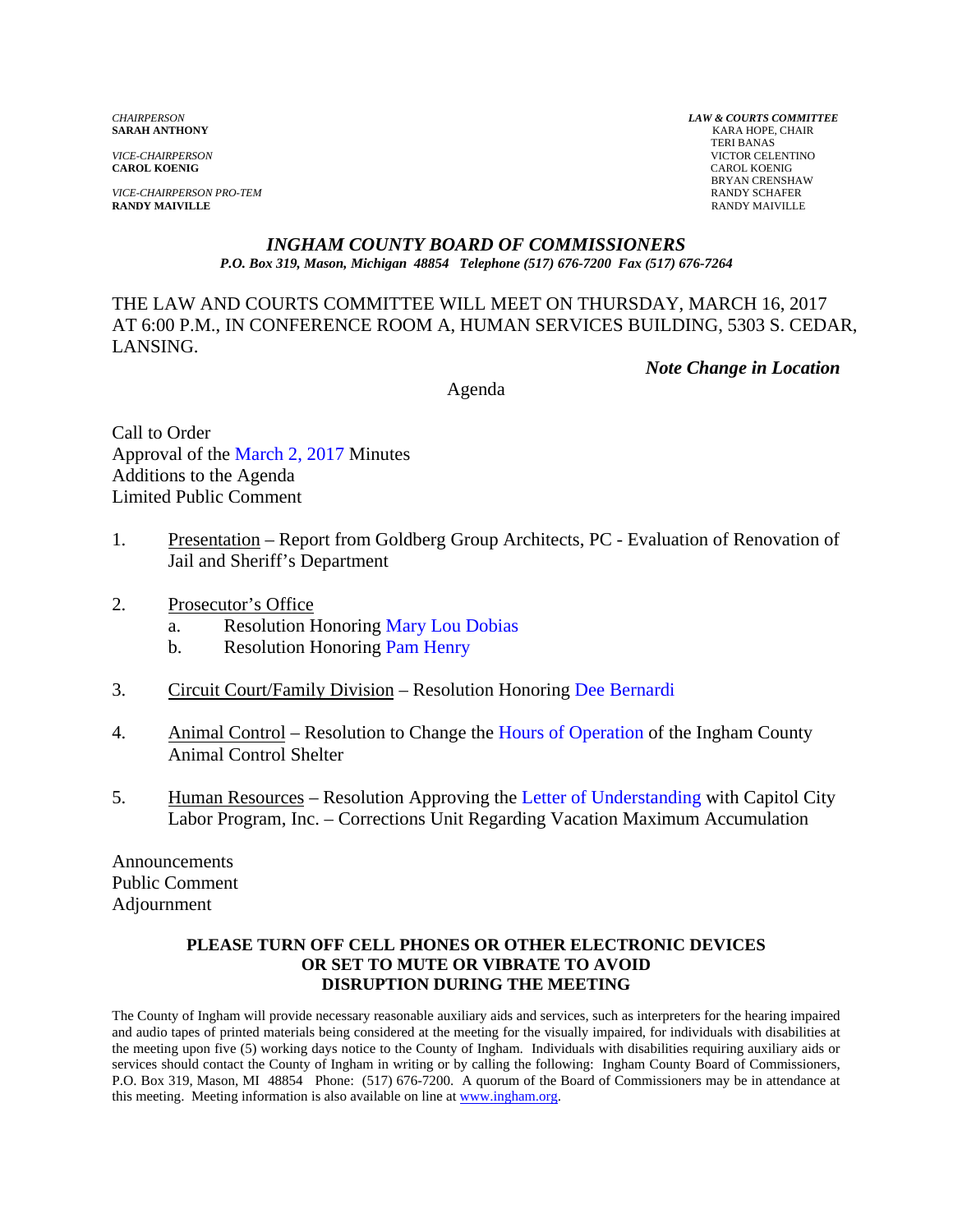## LAW & COURTS COMMITTEE March 2, 2017 Draft Minutes

- <span id="page-1-0"></span>Members Present: Hope, Celentino, Crenshaw, Koenig (arrived at 6:05 p.m.), Maiville and Schafer
- Members Absent: Banas
- Others Present: Sheriff Scott Wriggelsworth, Lance Langdon, Teri Morton, Timothy Perrone, James Every, Scott LeRoy, Kristen Kemp, Andy Bouck, Maggie Fenger, and others

The meeting was called to order by Chairperson Hope at 6:00 p.m. in Personnel Conference Room "D & E" of the Human Services Building, 5303 S. Cedar Street, Lansing, Michigan.

## Approval of the February 16, 2017 Minutes

## MOVED BY COMM. CRENSHAW, SUPPORTED BY COMM. MAIVILLE, TO APPROVE THE MINUTES OF THE FEBRUARY 16, 2017 LAW AND COURTS COMMITTEE MEETING.

THE MOTION CARRIED UNANIMOUSLY. Absent: Commissioners Celentino, Koenig and Schafer

#### Substitute –

4. Law & Courts Committee – Resolution Making Appointments to the Ingham Indigent Defense System Committee

#### Limited Public Comment

Scott LeRoy, Deputy Circuit Court Administrator, Family Division, introduced new Circuit Court Employees to the Committee.

## MOVED BY COMM. MAIVILLE, SUPPORTED BY COMM. CRENSHAW, TO APPROVE A CONSENT AGENDA CONSISTING OF THE FOLLOWING ITEMS:

- 1. Facilities
	- a. Resolution Authorizing a Contract with Tab Products Company, LLC to Supply and Install the Rolling File System for the File Room Expansion Project which Includes both Ingham County Probate Court and Mental Health
	- b. Resolution Authorizing a Contract with LJ Trumble as the General Contractor for the Ingham County Probate Court File Room Expansion Project
- 2. 9-1-1 Center Resolution to Authorize Participation in the City of Lansing/Ingham County Mass Communication Project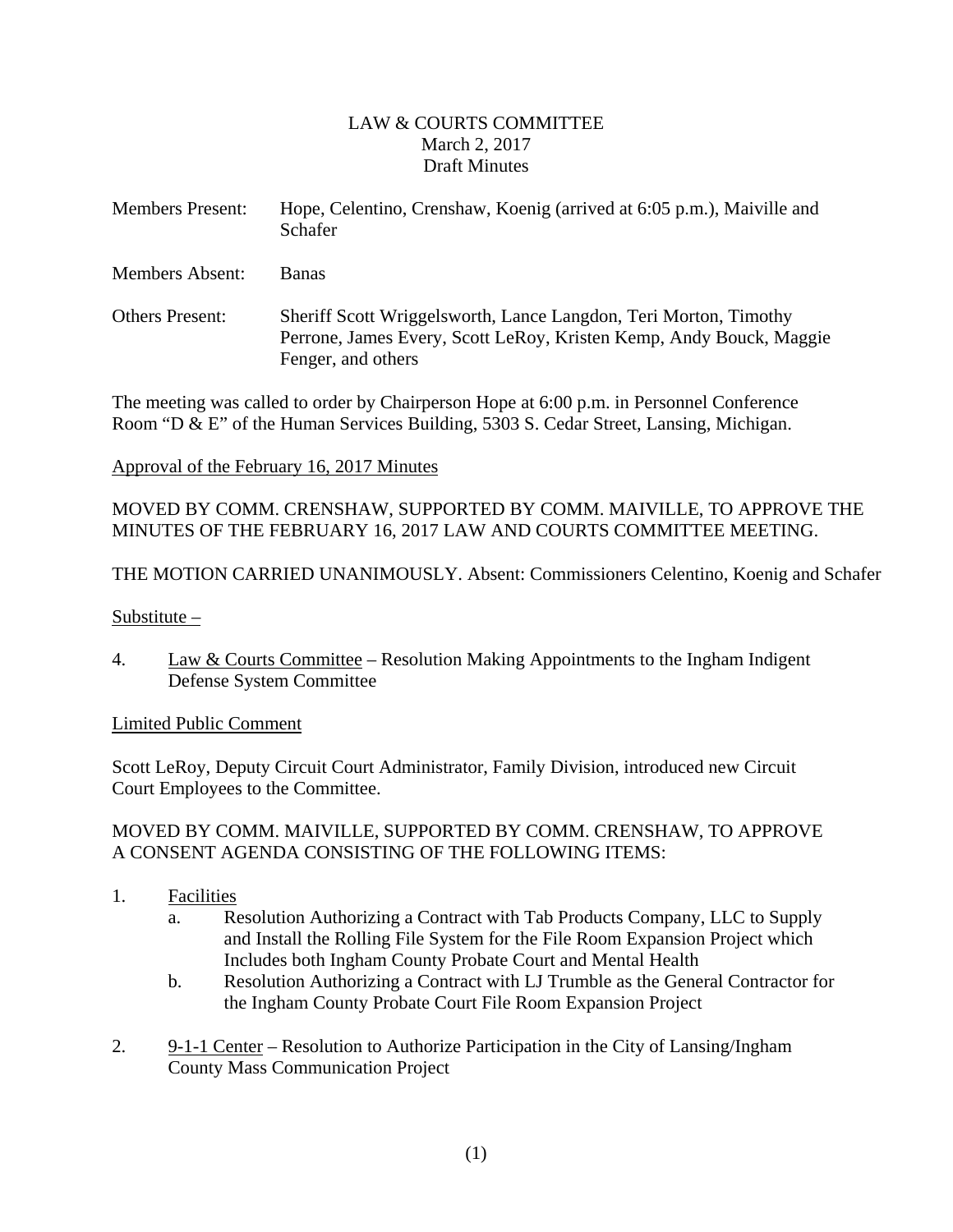- 3. Circuit Court/Family Division
	- a. Resolution to Update the Court Officer Circuit Court/Family Division Job Description and Reclassify the Position
	- b. Resolution to Add Two Part-Time Juvenile Detention Specialist Positions
- 4. Law & Courts Committee Resolution Making Appointments to the Ingham Indigent Defense System Committee
- 5. Controller's Office Resolution to Accept the 2018 2022 Strategic Plan

THE MOTION CARRIED UNANIMOUSLY. Absent: Commissioners Banas and Koenig

THE MOTION TO APPROVE THE ITEMS ON THE CONSENT AGENDA CARRIED UNANIMOUSLY. Absent: Commissioners Banas and Koenig

Please note that later in the meeting, the Committee suspended the rules to allow Commissioner Koenig to vote on the items on the consent agenda.

Commissioner Koenig voted in favor of the items on the consent agenda.

6. Sheriff's Office – Conflict of Interest Situation (*Discussion*)

Commissioner Koenig arrived 6:05 p.m.

Timothy Perrone, Cohl, Stoker & Toskey Attorney, stated that the County has had a long term contractual relationship with MACNLOW Associates, but one of the co-owners was appointed as Undersheriff beginning January 1, 2017. He further stated that while there is a conflict it could be avoided through the disclosure and transparency required by the statute.

Mr. Perrone stated that the County Attorney had rendered a legal opinion outlining the law, and followed up with concrete steps to take to handle the conflict, including the information firewall. He further stated that the information firewall meant the Undersheriff cannot be involved in any aspect of the solicitation or negotiation of the contract, and the Ingham County Sheriff must make sure that the Undersheriff did not have any contact with any aspect of the solicitation or negotiation of the contract.

Mr. Perrone stated that the Ingham County Sheriff must make sure that the Undersheriff did not perform any training contracted for by MACNLOW Associates as well.

Mr. Perrone stated that the Undersheriff must disclose in writing his interest in the contract at least seven days before the Board of Commissioners is expected to vote on the contract. He further stated that the disclosure should be addressed to the Ingham County Sheriff, the Chairperson of the Board of Commissioners and the Ingham County Clerk.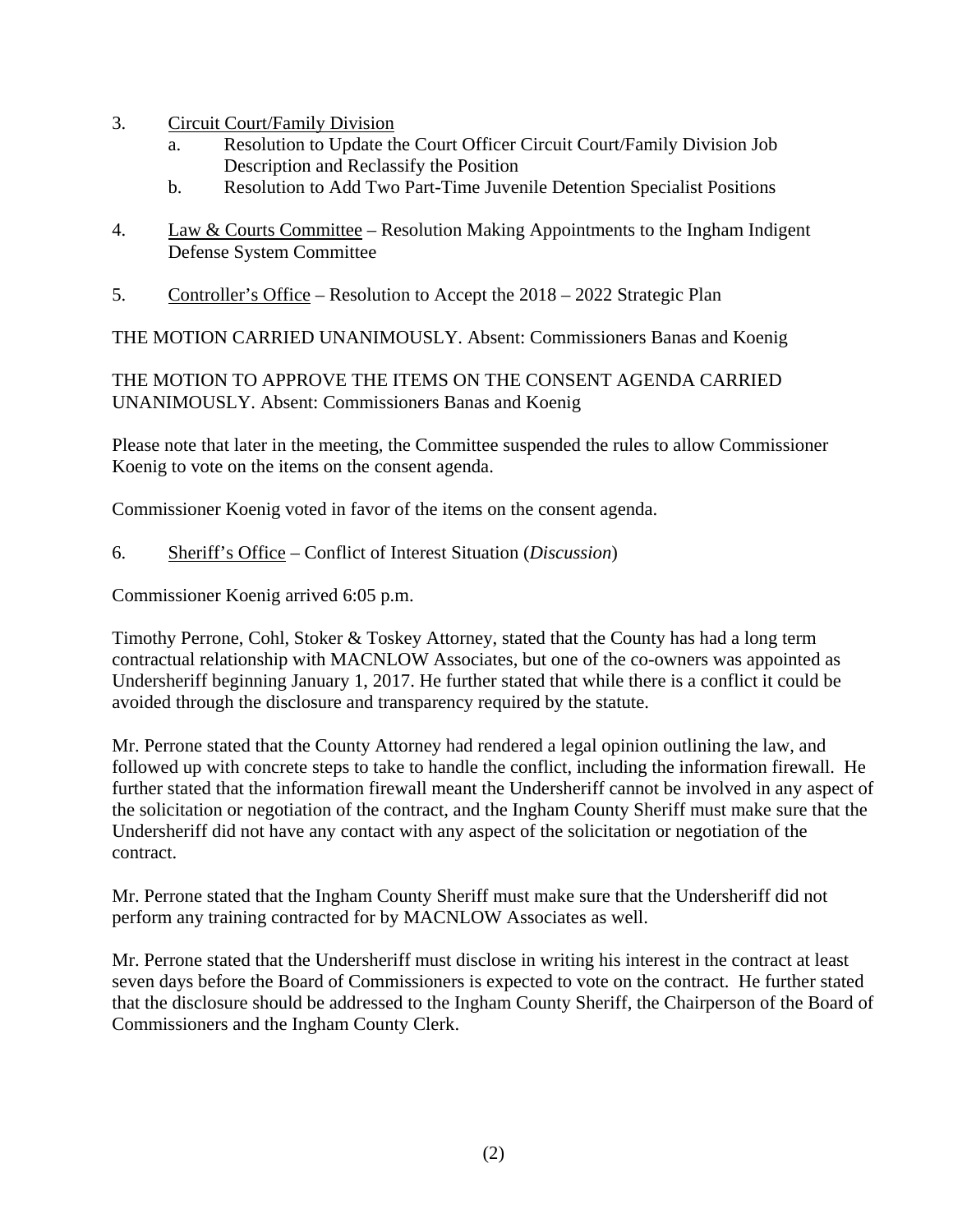Mr. Perrone stated that the disclosure must be placed on the Board of Commissioners Agenda, and the minutes should reflect the receipt of that disclosure. He further stated the vote must pass by a two-thirds supermajority at least seven days after notice is received.

Commissioner Schafer stated that he appreciated the information and that he did not have a problem with the situation as long as the disclosure procedures were followed.

Discussion.

Sheriff Scott Wriggelsworth, Sheriff's Office, stated that he had known about the situation prior to taking office, and had been working to alleviate the concerns. He further stated that the company was a statewide leader in training, and the Ingham County 9-1-1 Center used MACNLOW Associates almost exclusively, however the company is not the only vendor the County used for training.

Sheriff Wriggelsworth provided background information regarding the Ingham County Sheriff's Office's partnership with the company, and how the relationship benefited the County. He further stated that most of the money used to pay for the training is not general fund money.

Sheriff Wriggelsworth stated that MACNLOW Associates would not be affected if the County no longer used their services, however the Sheriff's Office and the public would be negatively affected because the training the Sheriff's Office received would not be as good as it could be.

Discussion.

Chairperson Hope asked when the current contract with MACNLOW Associates expired.

Sheriff Wriggelsworth stated that there was not a contract because the Sheriff's Office submitted training forms to MACNLOW Associates on an as-needed basis if employees needed training throughout the year.

Teri Morton, Budget Director, stated that the way the training sessions were handled was similar to employees attending training conferences, and there would not be a contract for every training event an employee attended.

Sheriff Wriggelsworth stated that he believed the new contract that was required could be similar to the current contract with corporate counsel. He further stated that the initial contract would meet the seven disclosure points and then include a not-to-exceed limit per year.

Chairperson Hope stated that she understood the Sheriff was proposing an annual contract.

Discussion.

Kristen Kemp, Co-Owner of MACNLOW Associates, provided information on how various agencies sign up for training through MACNLOW Associates. She further stated that the company did not have contracts with any agencies that used their services.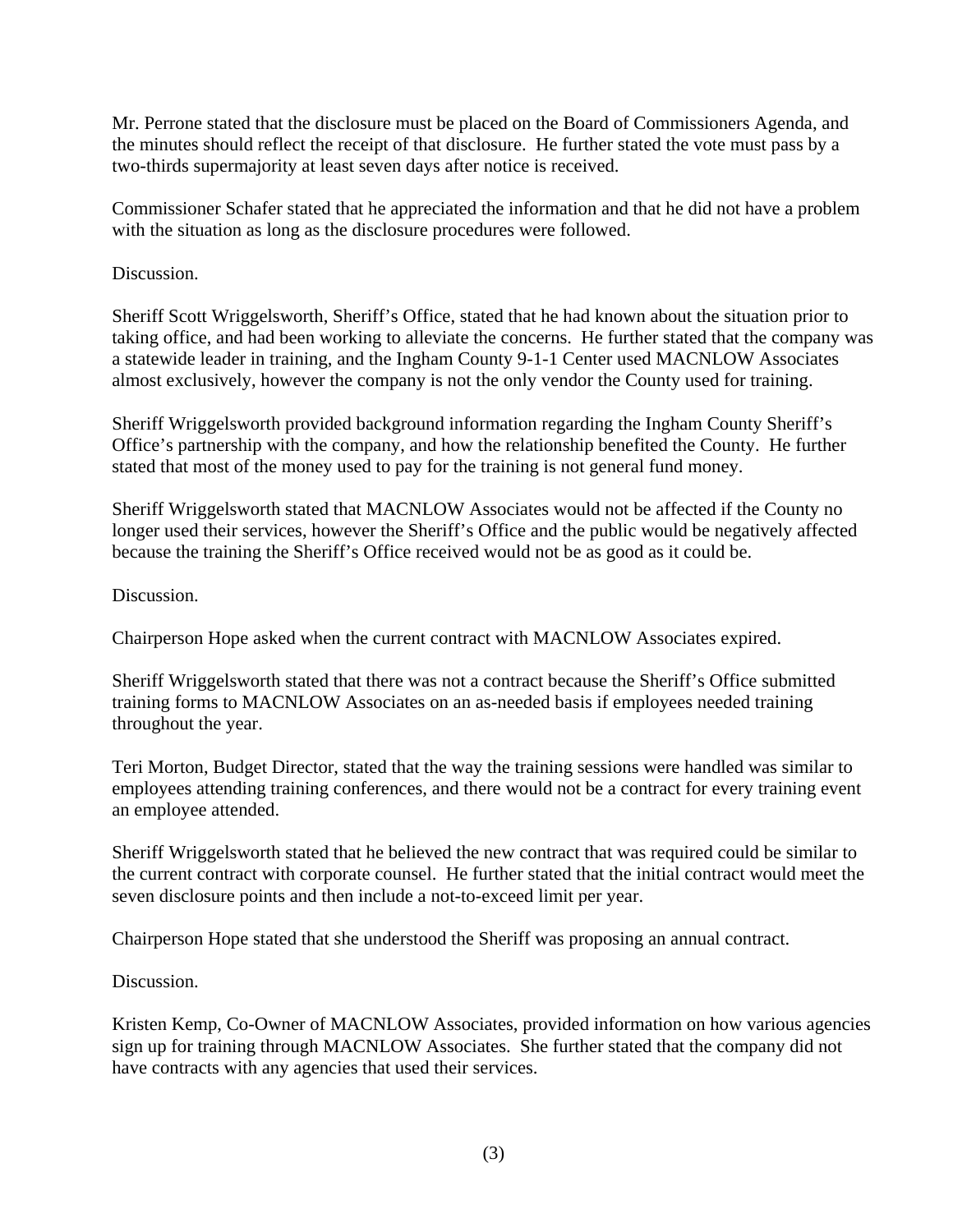Ms. Morton stated that the current system worked in normal situations, but now that there was a need to be transparent about the potential conflict of interest the system needed to be changed.

Ms. Kemp stated that this situation would be the only situation where a contract was necessary.

Commissioner Koenig stated that she found the situation disturbing and was not comfortable with it. She further stated that it was a double edged sword to say the company did not provide that much training for the Sheriff's Office but then say the training was really important.

Commissioner Koenig stated that it could not be both ways, either the training was important or the company did not provide that much training for the Sheriff's Office.

#### Discussion.

Commissioner Koenig stated that this would not be a contract situation, rather the Board of Commissioners would pass a resolution that waived the conflict of interest, indicated that the situation had been considered, and that the Board of Commissioners was allowing the County to continue the relationship.

## Discussion.

Sheriff Wriggelsworth stated that in this unique situation, to follow the advice of corporate counsel, he would encourage the County to enter into a contract even though MACNLOW Associates did not usually enter into a contract.

Commissioner Koenig asked why the Sheriff wanted a contract.

Sheriff Wriggelsworth stated that corporate counsel had stated that the statute said that is what they should do.

Mr. Perrone stated that the statute did talk about entry into a contract and that was how the process was resolved, specifically to enter into a contract rather than passing a resolution to waive the conflict.

#### Discussion.

Ms. Morton stated that she did not send the legal opinion due to attorney-client privilege and her belief that closed session would be necessary to discuss the legal opinion.

Commissioner Koenig stated that she was not willing to do anything on the matter until she could review the legal opinion.

Chairperson Hope stated that she felt an annual contract would be best, as it could be flagged every year for the Board of Commissioners to revisit and take the relevant steps to avoid conflict and reconsider the situation.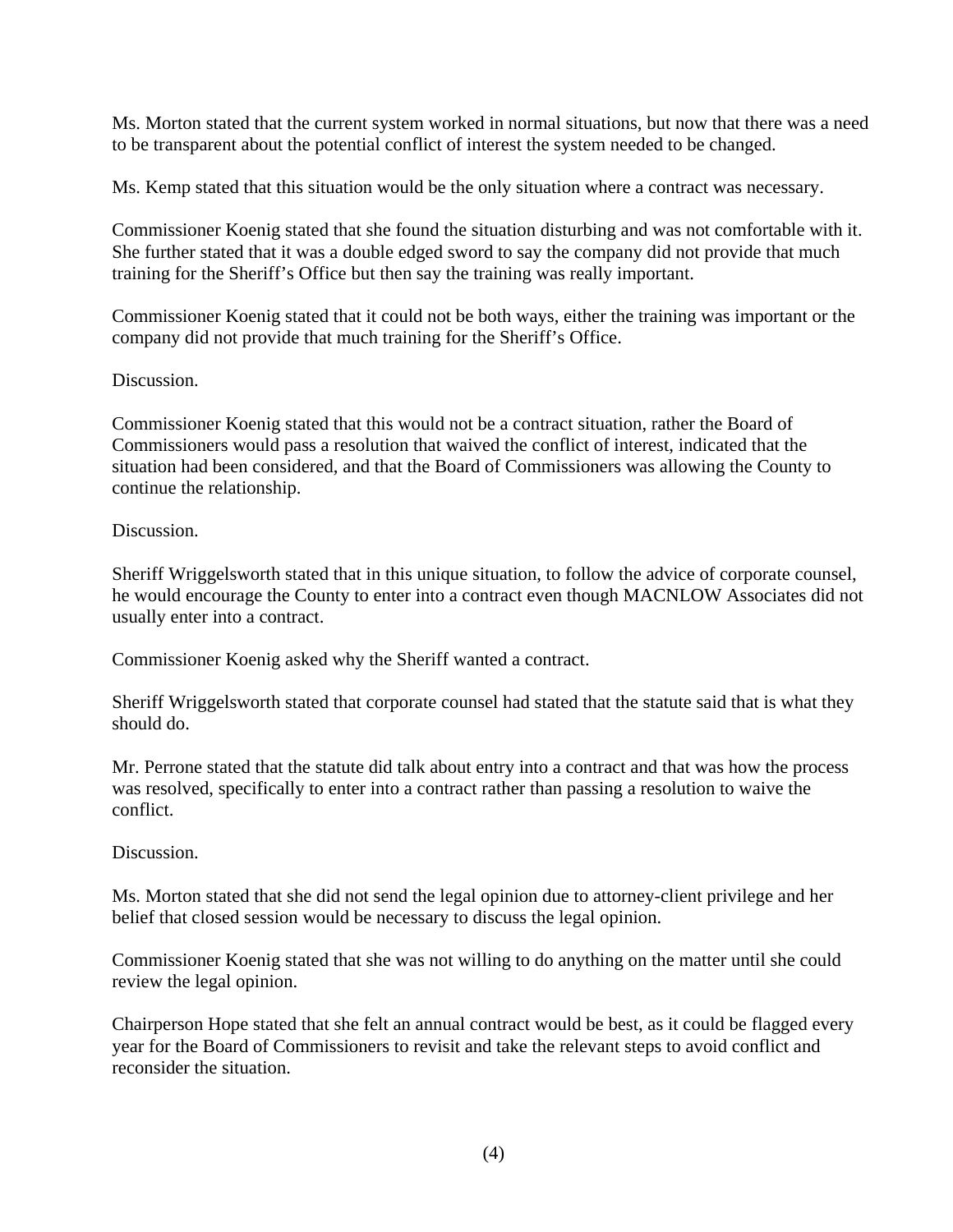Chairperson Hope stated that this situation was on the agenda as a discussion item, and that Ms. Morton had copies of the letter from Cohl, Stoker & Toskey to distribute to all the Commissioners after the meeting.

Commissioner Koenig stated that it could never be said that a co-owner did not personally benefit, because they do as that is the nature of the business. She further stated that if a person co-owned a business, they benefited from any contract the business had.

#### Discussion.

Commissioner Maiville stated that he understood this was a discussion item but he thought perhaps a consensus could be reached by the Law & Courts Committee or Democratic Caucus in order to proceed.

Commissioner Celentino asked Chairperson Hope if she was considering discussing the issue at the Democratic Caucus, because he felt that the Commissioners at the meeting tonight had received more information regarding the situation. He further stated that he had no problem with a resolution coming before the Law & Courts Committee because the Committee could review and possibly amend the resolution at that time.

## Discussion.

Chairperson Hope asked if there was a time sensitive aspect to this situation.

Sergeant James Every, Sheriff's Office, stated that there was a corrections supervision class scheduled with MACNLOW Associates in April 2017, as well as two more training sessions in later months.

## Discussion.

Lance Langdon, 9-1-1 Center Director, stated that the Center did use MACNLOW Associates for training, and had for years. He further stated that he had four people attend an advanced dispatch class with MACNLOW Associates in January 2017, and he would be attending a class put on by the Association of Public Communications Officials that is provided on behalf of MACNLOW Associates.

Mr. Langdon stated that MACNLOW Associates was one of the few companies that did 9-1-1 training in Michigan, and by participating in their training, the Ingham County 9-1-1 Center was receiving the training required by the State for basic and advanced dispatch.

Mr. Every stated that the Sheriff's Office had used MACNLOW Associates for the supervisory courses that all promoted deputies were required to take, which was a standard that was put in place well before Andy Bouck became Undersheriff. He further stated that to date, MACNLOW Associates had been the highest level of training to get through the Sheriff's Office.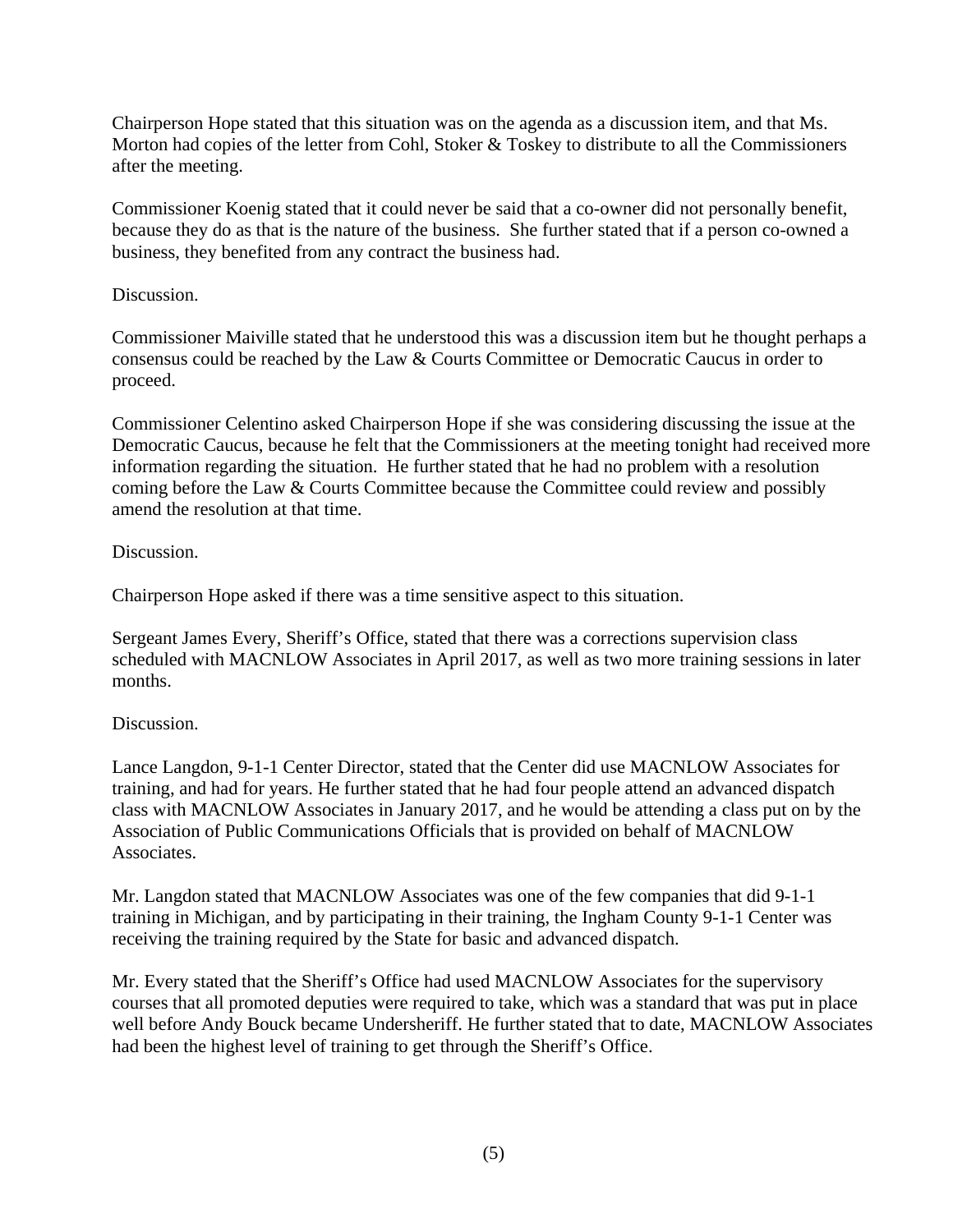Commissioner Koenig asked for a review of the total value of contracts for all departments contracted with MACNLOW Associates for the past five years. She further stated that the Commissioners needed to be very transparent with this situation.

Sheriff Wriggelsworth and Ms. Kemp provided that information.

Discussion.

Ms. Kemp stated that she and Undersheriff Bouck had purchased MACNLOW Associates in July 2013, therefore the figures that were provided only covered the time frame during which they had owned the company, which was roughly three and a half to four years.

Commissioner Schafer stated that with the fact that the training needed to go forward he would like to have a resolution during this meeting. He further stated that the training would occur before a resolution could be brought at the next meeting.

Commissioner Koenig asked if the scheduled training had to occur, and whether or not only Ingham County was participating in the training.

Ms. Kemp stated that the corrections supervision training, scheduled for April 3-5, had to occur because other agencies had registered. She further stated that the Sheriff's Office could host the training without participating, but that would negate the advantage of hosting and having people attend for no cost.

Commissioner Koenig asked how many people from Ingham County were attending the training.

Mr. Every answered that two people were attending.

Ms. Morton stated that the Sheriff had mentioned previously that when the Sheriff's Office hosted the training, they were able to send people to the training for free.

Chairperson Hope stated that if the April training was the closest training, then the time pressure was off, and a resolution did not need to be rushed through.

Discussion.

Sheriff Wriggelsworth stated that this issue was about training, the level of service MACNLOW Associates provided, and the fact that the Sheriff's Office could host the training. He further stated that it was about making our people better, thus serving our county better.

Chairperson Hope stated that she appreciated the Sheriff's diligence in this matter.

Discussion.

Chairperson Hope asked MACNLOW Associates to provide a scope of services, not-to-exceed figure and a contract. She further stated that she would like to see that as soon as possible.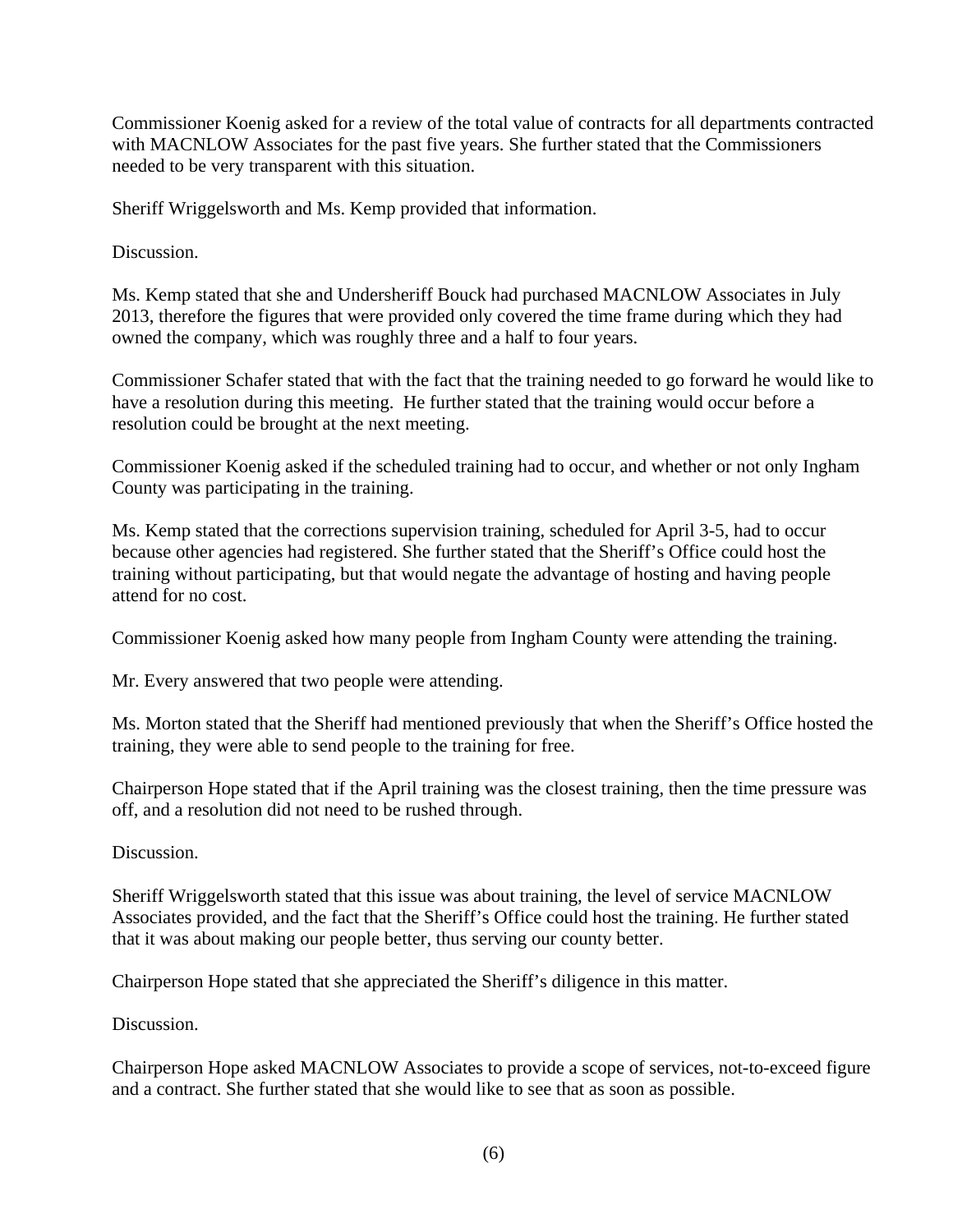Sheriff Wriggelsworth asked for direction on who to send that information to.

Ms. Morton stated that just like with any contract, there should be a resolution approved by the Law & Courts Committee, Finance Committee and then the Board of Commissioners.

Discussion.

Chairperson Hope thanked everyone for their diligence and their attendance.

Commissioner Schafer thanked the Sheriff for his email updates that kept the Commissioners informed.

Discussion.

MOVED BY COMM. SCHAFER, SUPPORTED BY COMM. CELENTINO TO SUSPEND THE RULES TO ALLOW COMMISSIONER KOENIG TO VOTE ON THE CONSENT AGENDA ITEMS FOR WHICH SHE WAS ABSENT.

THE MOTION CARRIED UNANIMOUSLY. Absent: Commissioner Banas.

Commissioner Koenig voted in favor of the items on the consent agenda.

#### **Announcements**

Commissioner Celentino announced that he attended the Youth Center Open House along with Chairperson Hope and Commissioner Crenshaw. He further stated that he thought they did a nice job.

Commissioner Maiville thanked Sheriff Wriggelsworth for hosting a tour of the Muskegon County Jail. He further stated that he toured the Jail along with Chairperson Hope and Commissioner Banas.

Public Comment

None.

#### **Adjournment**

Chairperson Hope announced that Goldberg Associates would be attending the March 16, 2017 meeting of the Law & Courts Committee, which would be held in Conference Room A.

The meeting was adjourned at 6:39 p.m.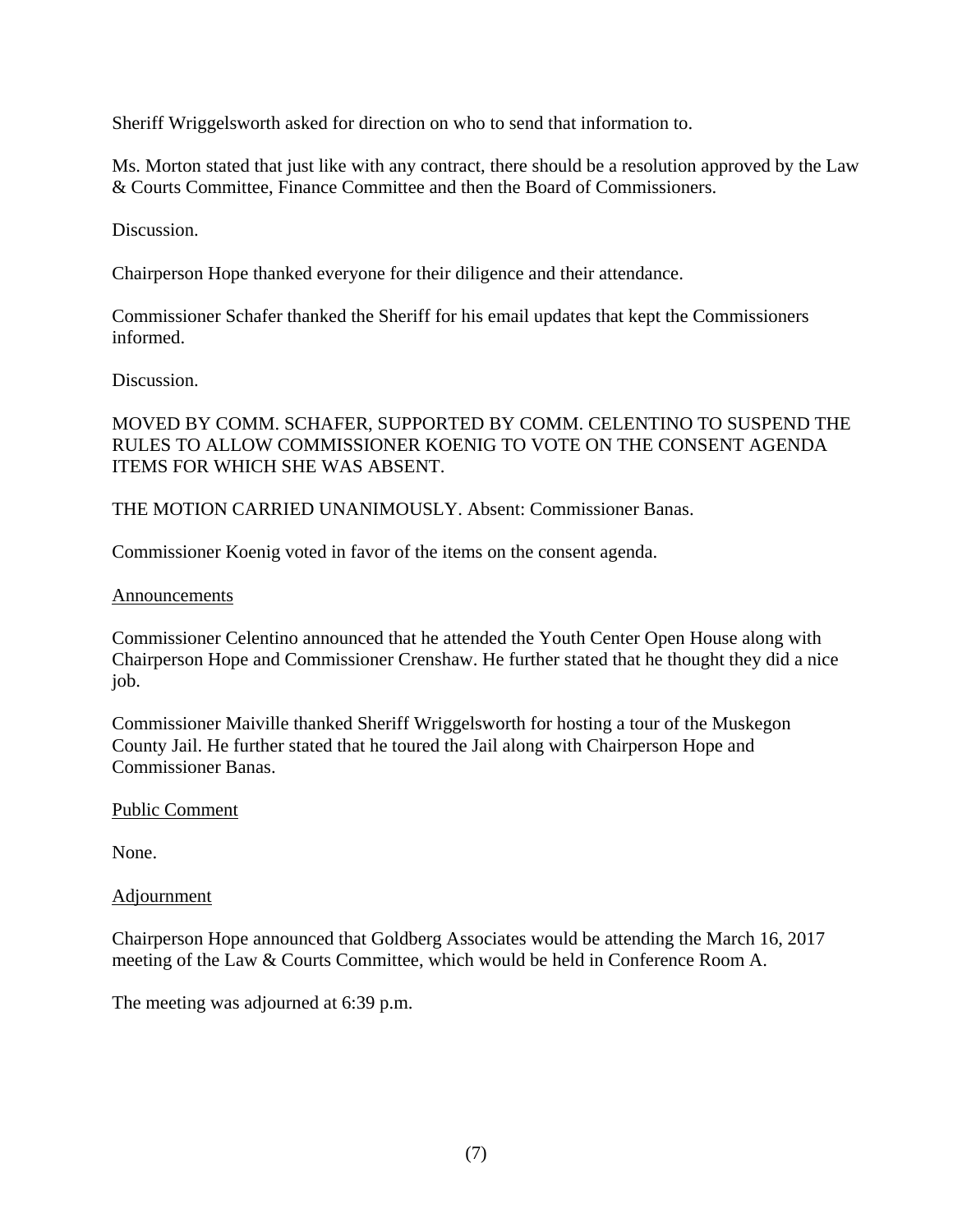## **MARCH 16, 2017 LAW & COURTS AGENDA STAFF REVIEW SUMMARY**

#### **RESOLUTION ACTION ITEMS:**

#### **The Deputy Controller is recommending approval of the following resolutions:**

*4. Animal Control – Resolution to Change the Hours of Operation of the Ingham County Animal Control Shelter*

In November 2016 the voters of Ingham County passed an Animal Shelter Millage to fund construction of a new shelter and to enhance services provided by the Animal Control Department. The millage provides funds for positions which will allow the department to expand the days and hours that the shelter is open to the public. The Animal Control Director is recommending that the hours be changed as follows, effective June 1, 2017:

| From:                     |                     |
|---------------------------|---------------------|
| Tuesday and Wednesday     | Noon to $6:00$ PM   |
| Thursday through Saturday | 11:00 AM to 4:00 PM |
| <b>Sunday and Monday</b>  | Closed              |
| <b>County Holidays</b>    | Closed              |
|                           |                     |
| To:                       |                     |
| Tuesday                   | Noon to 6:00 PM     |
| Wednesday                 | Noon to 7:00 PM     |
| Thursday through Monday   | 11:00 AM to 4:00 PM |
| <b>County Holidays</b>    | Closed              |

See attached memo for detail.

#### *5. Human Resources – Resolution Approving the Letter of Understanding with Capital City Labor Program, Inc. – Corrections Unit Regarding Vacation Maximum Accumulation*

This resolution would approve a Letter of Understanding (LOU) between Ingham County and the CCLP Corrections Unit allowing for payment of vacation hours in excess of the maximum accrual. The Sheriff's Office continues to experience difficulties associated with operating at minimum staffing level and employees are unable to schedule enough vacation time to avoid reaching the maximum accumulation provided under the collective bargaining agreement. This LOU will establish a temporary procedure to pay employees for hours in excess of the maximum accumulation so they do not lose earned vacation time.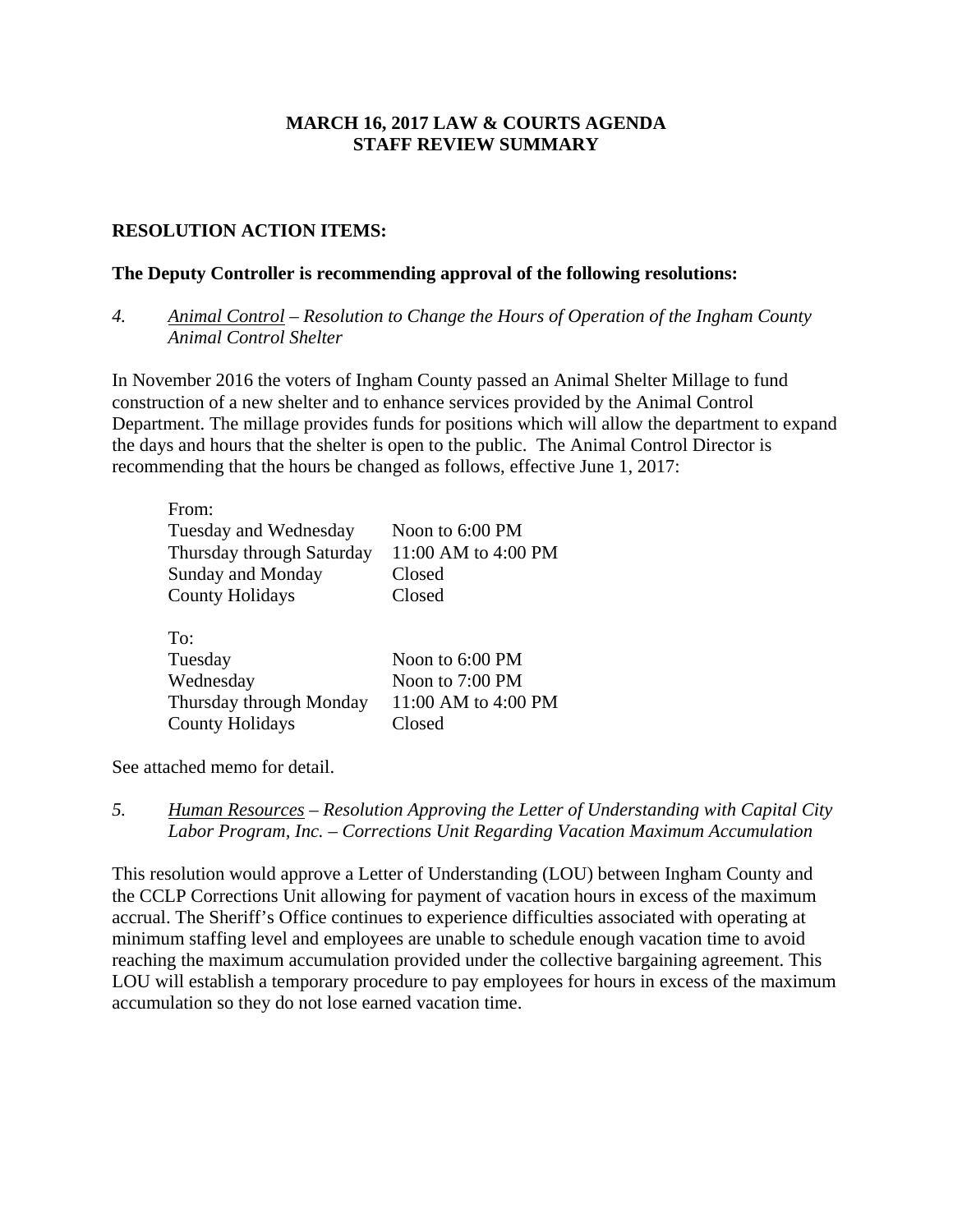## **PRESENTATION:**

*1. Presentation – Report from Goldberg Group Architects, PC - Evaluation of Renovation of Jail and Sheriff's Department* 

Goldberg Group Architects will present their report comparing and contrasting the costs and efficiencies of performing renovations in phases versus construction of a new jail.

## **HONORARY RESOLUTIONS:**

- *2a. Prosecutor's Office Resolution Honoring Mary Lou Dobias*
- *2b. Prosecutor's Office Resolution Honoring Pam Henry*
- *3. Circuit Court/Family Division Resolution Honoring Dee Bernardi*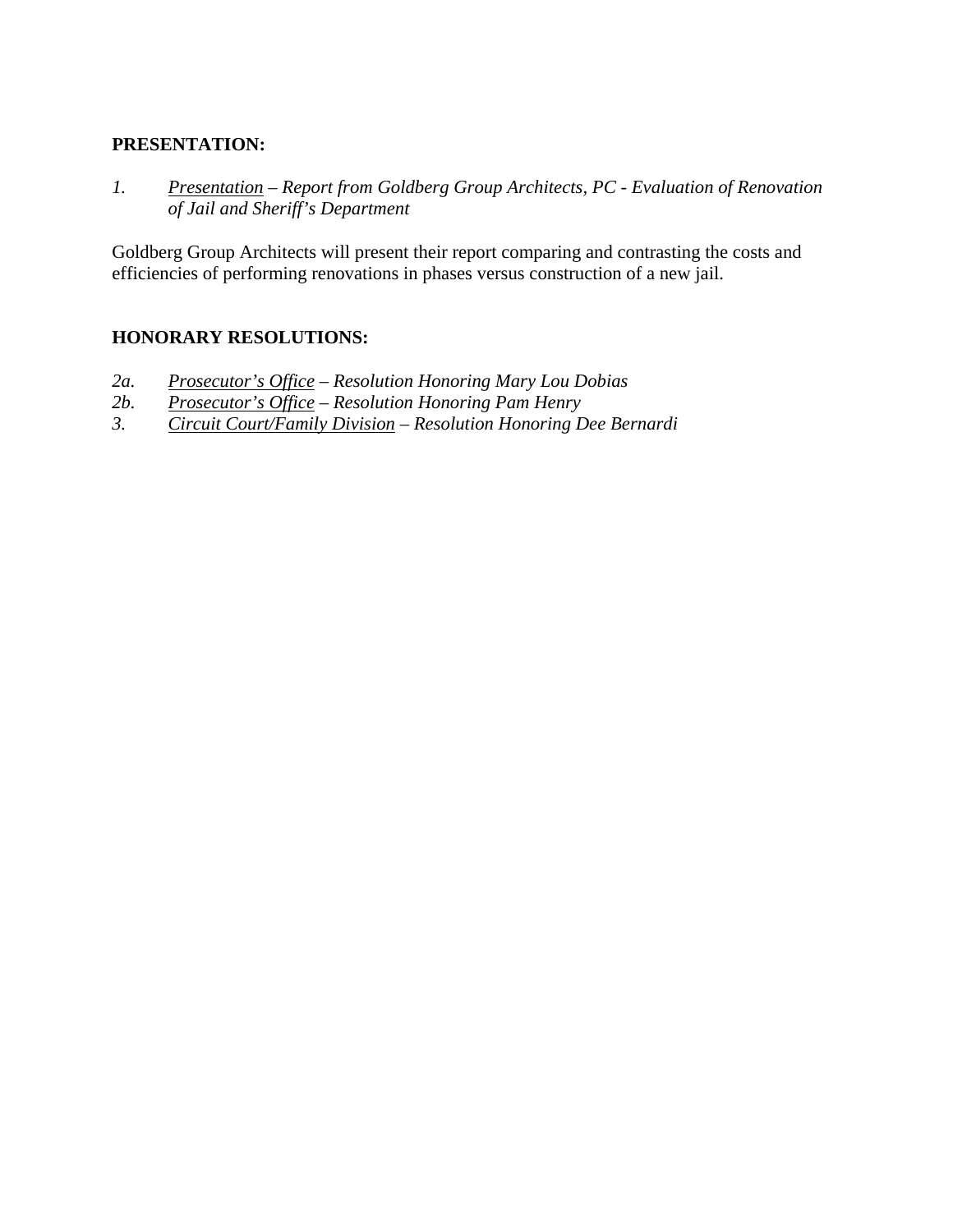<span id="page-10-0"></span>Introduced by the Law & Courts Committee of the:

# INGHAM COUNTY BOARD OF COMMISSIONERS

## **RESOLUTION HONORING MARY LOU DOBIAS**

WHEREAS, Mary Lou Dobias began her employment with Ingham County in April 1990 as a Clerk with the Prosecutor's Office Family Division; and

WHEREAS, Mary Lou Dobias was promoted in January 1991 to Support Clerk in the Prosecutor's Family Support Division, eventually becoming its Lead Clerk; and

WHEREAS, Mary Lou Dobias has served Ingham County for 27 years, in particular its children and families; and

WHEREAS, Mary Lou Dobias has been instrumental in seeing that children from birth to age 18 receive adequate financial support from their parents; and

WHEREAS, Mary Lou Dobias is an exemplary public servant whose courtesy and professionalism are acknowledged by all, and whose personal skills are of great value to our clients as they undergo the difficult and often emotionally trying process of establishing paternity and support; and

WHEREAS, Mary Lou Dobias has served under four Prosecutors and is one of only a small handful of persons to serve the Prosecutor's Office during this tenure; and

WHEREAS, Mary Lou Dobias has now earned a well-deserved retirement from the County, the Prosecutor's Office, and its Family Support Unit.

THEREFORE BE IT RESOLVED, that the Ingham County Board of Commissioners hereby honors Mary Lou Dobias for her many years of dedicated service to the County of Ingham and for the contributions she has made to the Office of the Prosecuting Attorney.

BE IT FURTHER RESOLVED, that the Board wishes her continued success in all of her future endeavors.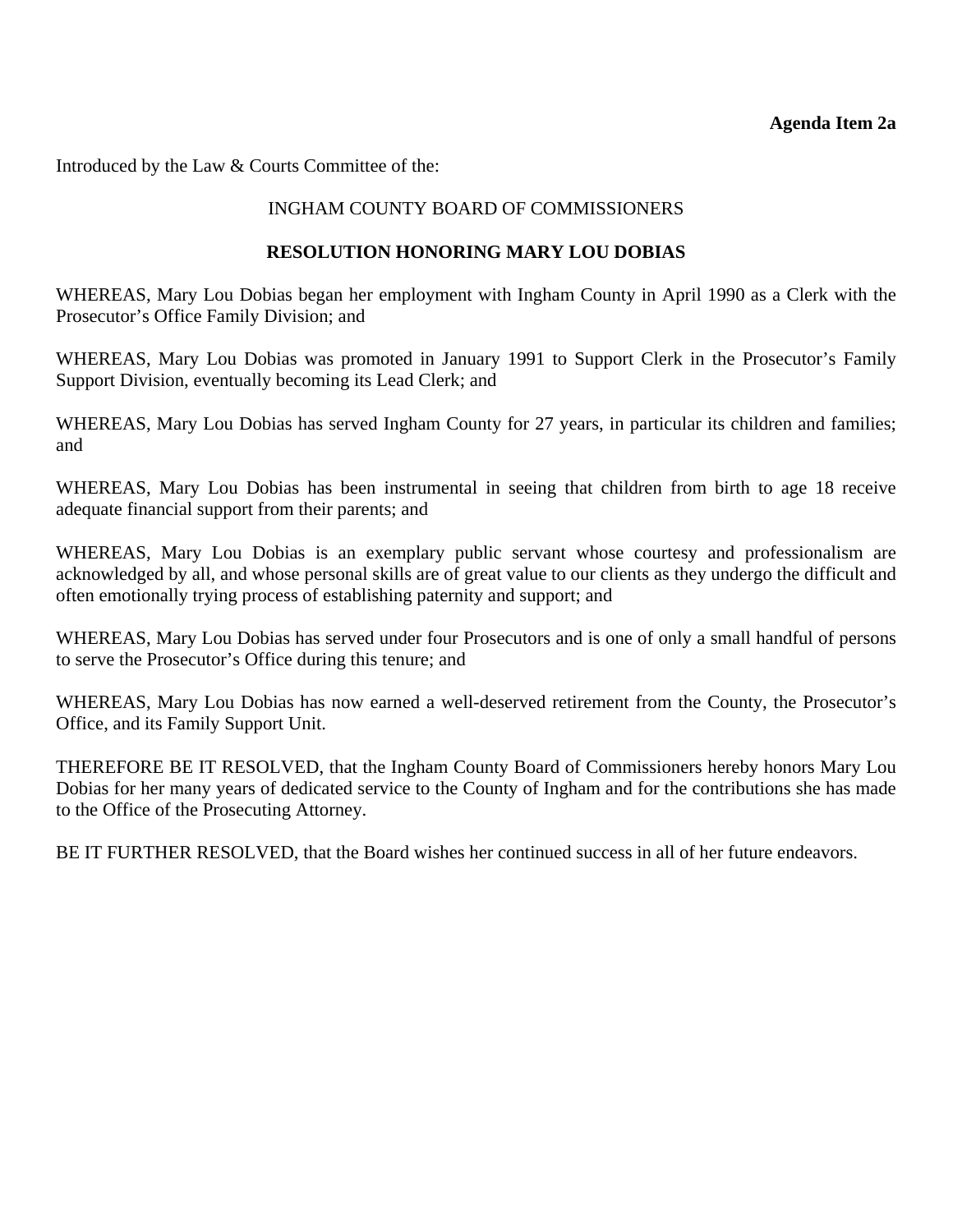<span id="page-11-0"></span>Introduced by the Law & Courts Committee of the:

## INGHAM COUNTY BOARD OF COMMISSIONERS

## **RESOLUTION HONORING PAM HENRY**

WHEREAS, Pam Henry began her service to the County in January 2003, as a Clerk with the Community Corrections Advisory Board's Project Sentry, working to provide substance abuse services and treatment in lieu of incarceration; and

WHEREAS, Pam Henry moved to the County Prosecutor's Office in September of 2003, where she became a Clerk in the Family Division; and

WHEREAS, Pam Henry has served the Prosecutor's Office for the past 13 years, and has worked on juvenile delinquency matters, ensuring that youthful offenders receive appropriate, quality services that address their behaviors, while protecting the safety of the public; and

WHEREAS, Pam Henry has served the County and its Prosecutor's Office with distinction, earning a reputation for professionalism, courtesy and excellence in service to our residents; and

WHEREAS, Pam Henry has worked to develop files on juvenile cases that accurately reflect each young person's circumstances, and that she has excelled in this as our office has moved into shared paperless files through the On Base system; and

WHEREAS, Pam Henry has now earned a well-deserved retirement from the County, the Prosecutor's Office, and its Family Division.

THEREFORE BE IT RESOLVED, that the Ingham County Board of Commissioners hereby honors Pam Henry for her many years of dedicated service to the County of Ingham and for the contributions she has made to the Office of the Prosecuting Attorney.

BE IT FURTHER RESOLVED, that the Board wishes her continued success in all of her future endeavors.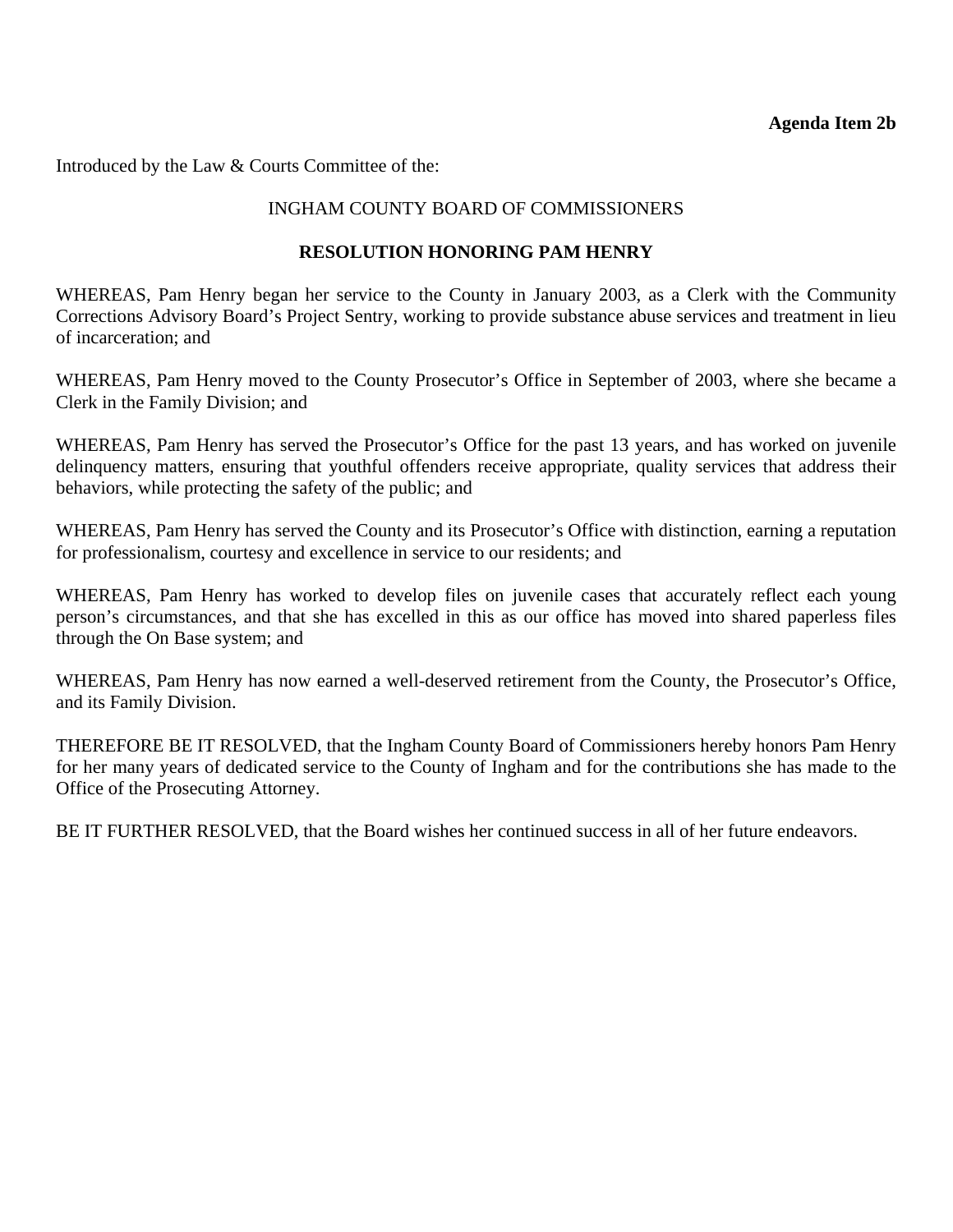## **Agenda Item 3**

<span id="page-12-0"></span>Introduced by the Law & Courts Committee of the:

# INGHAM COUNTY BOARD OF COMMISSIONERS

#### **RESOLUTION HONORING DEE BERNARDI**

WHEREAS, Dee Bernardi began her employment as a Clerk Typist I in July 1974 at the Ingham County Probate Court, currently known as Circuit Court, Family Division; and

WHEREAS, Dee Bernardi was promoted to Clerk Typist II in November 1974 and again promoted in September 1979 to Assistant Juvenile Register; and

WHEREAS, in April 2003 her title changed to Unit Secretary; and

WHEREAS, Dee Bernardi has dedicated over 42 years of her life to the Ingham County Circuit Court, Family Division and the residents of Ingham County; and

WHEREAS, Dee Bernardi exemplifies the best in public service through her dedication and commitment to her job responsibilities and duties; and

WHEREAS, Dee Bernardi's strong work ethic, wealth of knowledge, energy, and helpful attitude will be greatly missed; and

WHEREAS, Dee Bernardi enthusiastically volunteered to organize the vast majority of office potlucks, baby showers, wedding showers and retirement celebrations and successfully served as the Chairperson coordinating the Bring A Child to Work Day event for many years; and

WHEREAS, Dee Bernardi can now spend more time with her daughter, explore the world, and enjoy many adventures together.

THEREFORE BE IT RESOLVED, that the Ingham County Board of Commissioners hereby honors Dee Bernardi for her many years of dedicated service to the County of Ingham and for the contributions she has made to the Circuit Court, Family Division.

BE IT FURTHER RESOLVED, that the Board wishes her continued success in all of her future endeavors.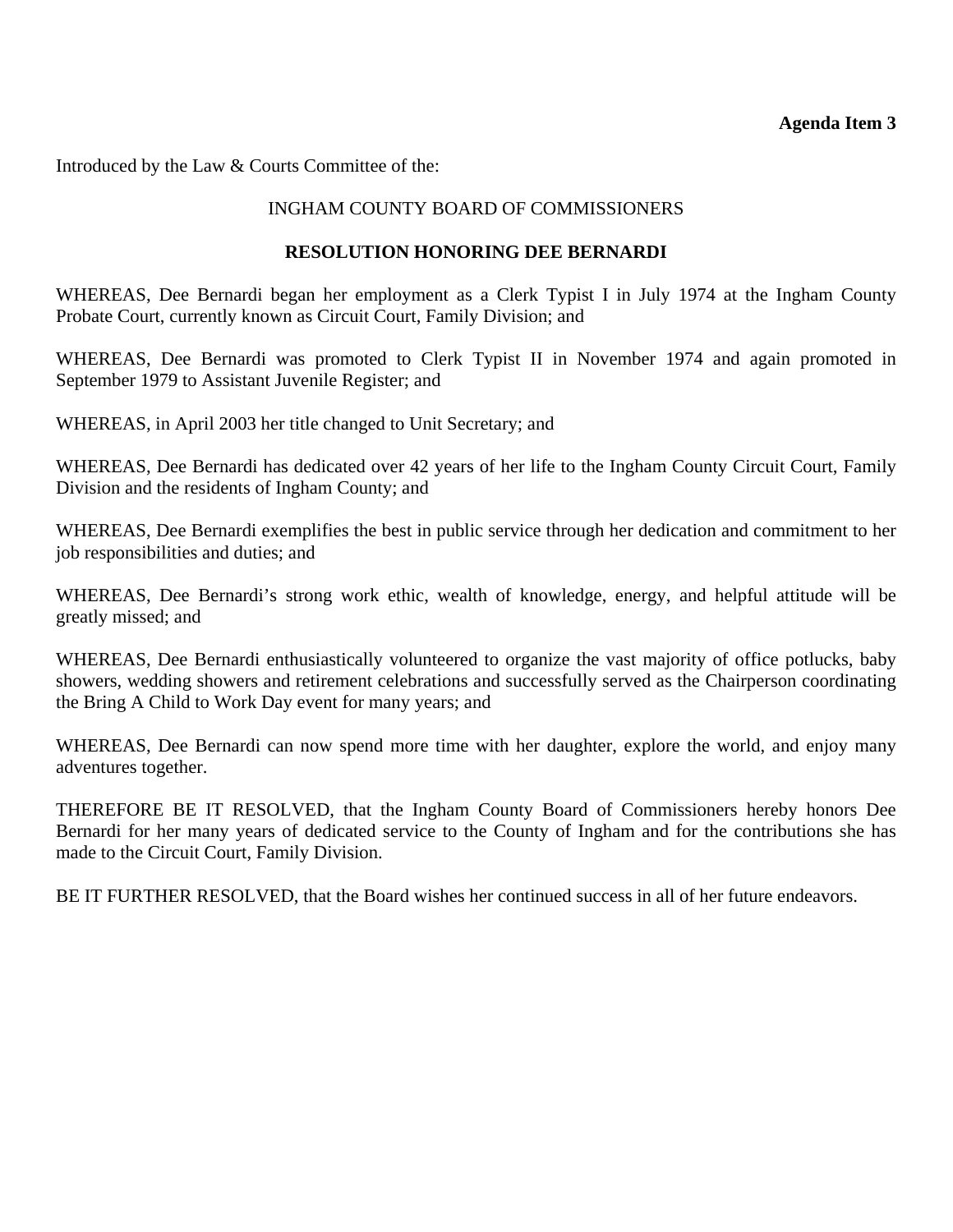<span id="page-13-0"></span>

| TO:             | Board of Commissioners, Law & Courts Committee                                                          |
|-----------------|---------------------------------------------------------------------------------------------------------|
| <b>FROM:</b>    | John Dinon, Animal Control Director                                                                     |
| DATE:           | 3 March 2017                                                                                            |
| <b>SUBJECT:</b> | Change in Animal Control Shelter hours of operation<br>For the meeting agendas of March 16 and 28, 2017 |

## **BACKGROUND**

The voters of Ingham County passed an Animal Control Millage in November 2016 to fund construction of a new shelter for Ingham County Animal Control and to enhance services provided by the Department. The millage provides funds for positions which will allow the department to expand the days and hours that the shelter is open to the public. The ICAC shelter is currently open Tuesday and Wednesdays, noon-6:00 PM, Thursday through Saturday, 11:00 AM to 4:00 PM and closed Sunday and Monday. During discussions leading up to the approval of the millage by the BOC and during the millage campaign, ICAC proposed adding Sunday hours. After further study, ICAC staff concluded that the additional Animal Shelter Clerk and Animal Care Specialist positions funded by the millage will allow the shelter to be open every day (7 days/week) except for County holidays. ICAC is proposing being open to the public noon to 6:00 PM on Tuesday, noon to 7:00 PM on Wednesday, and 11:00 AM to 4:00 PM on Thursday through Monday (adding Sunday and Monday hours and staying open an hour later on Wednesdays) beginning June 1, 2017 to improve citizen access to our services.

#### **ALTERNATIVES**

Ingham County Animal Control could maintain its current five day per week schedule, however voters were promised expanded services as part of the millage. The department could go to a six day per week schedule, or seven days with more limited hours (i.e. not staying open later on Wednesday); however, millage funded staffing levels allow for the schedule detailed above and in the resolution.

#### **FINANCIAL IMPACT**

Since the new staff positions that allow ICAC to expand to a seven day per week schedule are funded by the Animal Control Millage, there will be no impact on the general fund expenses of the ICAC budget. There will be a very minimal expense to print new hours signage. Being open more days and hours – that is, being more available to citizens - may increase the department's adoption, license sale and other revenue.

#### **OTHER CONSIDERATIONS**

There are no statutory requirements related to this reorganization. However, the voters of Ingham County did approve the Animal Control millage with the understanding it would fund enhanced services including expanded hours.

#### **RECOMMENDATION**

Based on the information presented, I respectfully recommend approval of the attached resolution to support this schedule change.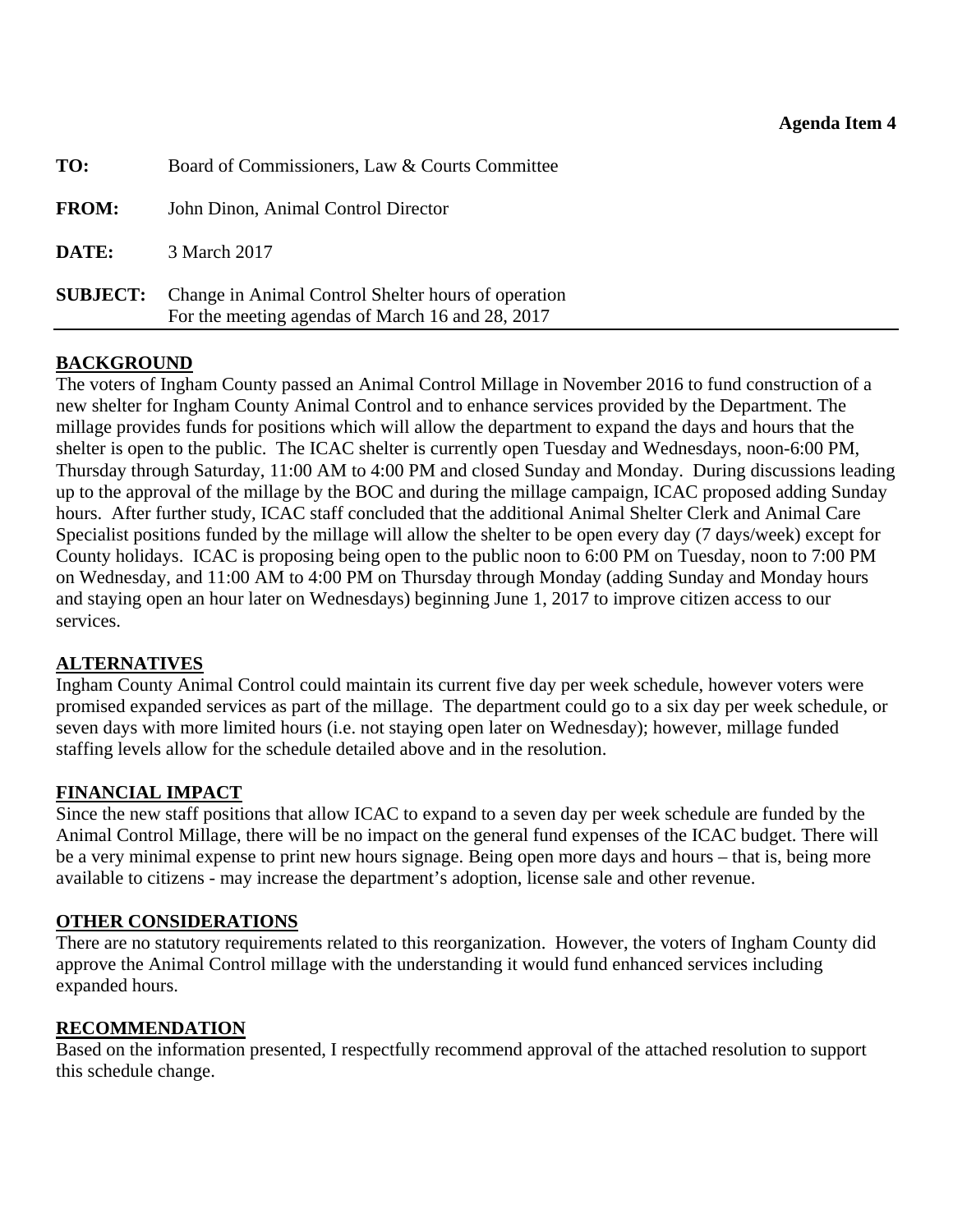#### **Agenda Item 4**

Introduced by the Law & Courts Committee of the:

# INGHAM COUNTY BOARD OF COMMISSIONERS

## **RESOLUTION TO CHANGE THE HOURS OF OPERATION OF THE INGHAM COUNTY ANIMAL CONTROL SHELTER**

WHEREAS, the citizens of Ingham County approved an Animal Control millage to construct and operate a new facility and enhance department operations; and

WHEREAS, the Ingham County Animal Control Department began receiving funds generated by the millage beginning in 2017; and

WHEREAS, millage funds were designated for animal care and customer service positions that will allow the ICAC shelter to expand days and hours of operation.

THEREFORE BE IT RESOLVED, that the Ingham County Board of Commissioners hereby approves a change in ICAC shelter hours as follows effective 1 June 2017:

#### **From:**

| Tuesday and Wednesday     | Noon to 6:00 PM     |
|---------------------------|---------------------|
| Thursday through Saturday | 11:00 AM to 4:00 PM |
| Sunday and Monday         | Closed              |
| <b>County Holidays</b>    | Closed              |

#### **To:**

| Tuesday                 | Noon to 6:00 PM     |
|-------------------------|---------------------|
| Wednesday               | Noon to 7:00 PM     |
| Thursday through Monday | 11:00 AM to 4:00 PM |
| <b>County Holidays</b>  | Closed              |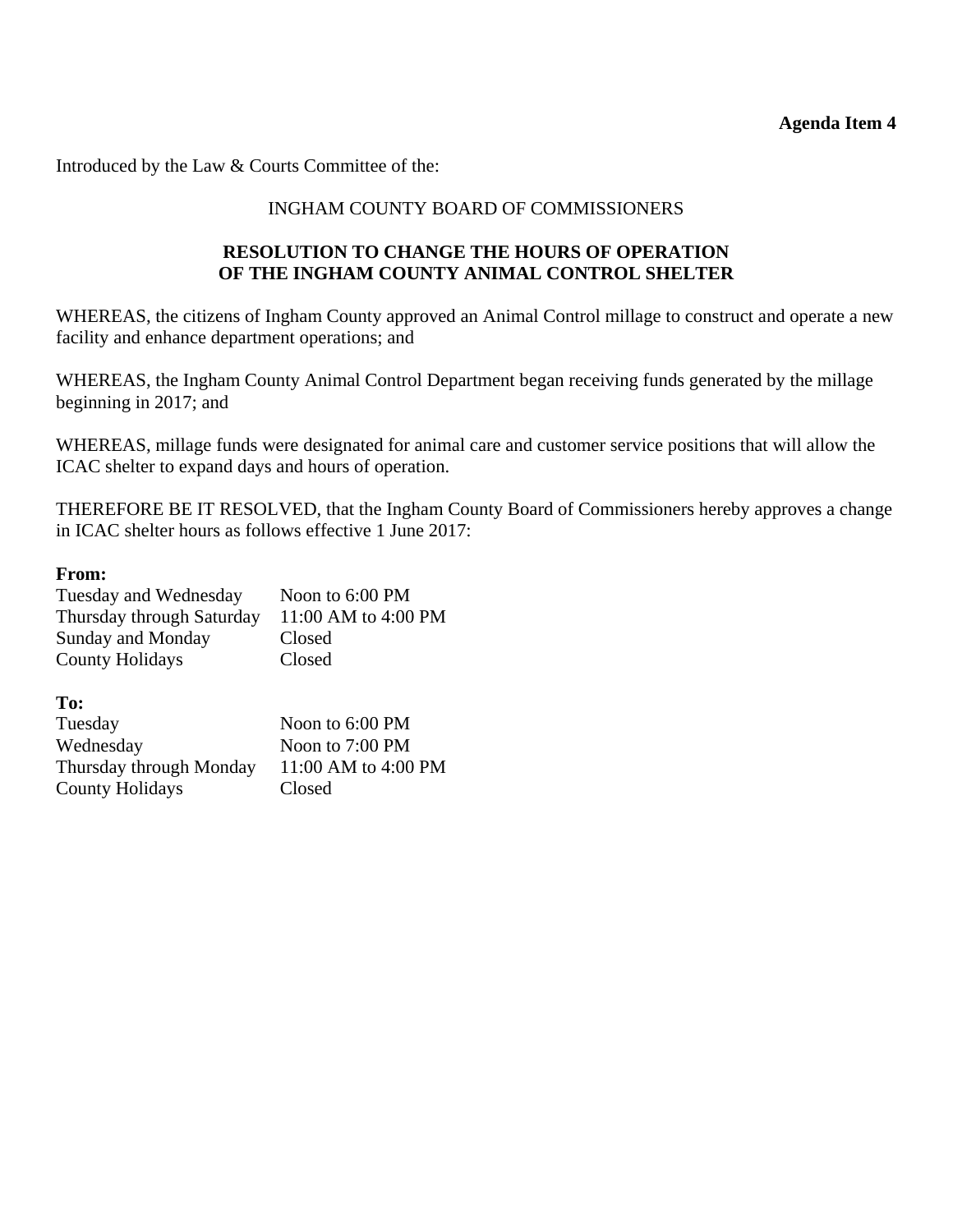<span id="page-15-0"></span>

| TO:          | Board of Commissioners - Law and Courts Committee, County Services Committee and<br><b>Finance Committee</b>                                                                                  |
|--------------|-----------------------------------------------------------------------------------------------------------------------------------------------------------------------------------------------|
| <b>FROM:</b> | Travis Parsons, Human Resources Director                                                                                                                                                      |
| DATE:        | March 7, 2017                                                                                                                                                                                 |
|              | <b>SUBJECT:</b> LOU – CCLP Corrections Unit<br>Law and Courts March 16 <sup>th</sup> Agenda, County Services March 21 <sup>st</sup> Agenda<br>Finance Committee March 22 <sup>nd</sup> Agenda |

## **BACKGROUND**

The Ingham County Sheriff's Office continues to experience difficulties associated with operating at minimum staffing level and employees are unable to schedule enough vacation time to avoid encroaching on the maximum accumulation provided under the collective bargaining agreement. It is the desire of the parties to establish a temporary procedure to pay employees for hours in excess of the maximum accumulation so employees do not lose the earned vacation time.

## **ALTERNATIVES**

Not addressing this problem would allow employees to lose accrued vacation time.

## **FINANCIAL IMPACT**

The LOU outlines the process for payment at the employee's regular hourly rate.

## **OTHER CONSIDERATIONS**

There are not many employees in the unit that will approach the maximum and those that may approach the maximum accumulation are long term employees that have a higher vacation accrual rate. Similar LOU's have been executed historically, with limited duration, for this unit and with the 911 Non-Supervisory Unit in response to employees' difficulty with scheduling time off.

## **RECOMMENDATION**

Based on the information presented, I respectfully recommend approval of the attached resolution authorizing the Letter of Understanding between the Employer and CCLP regarding payment of vacation time excess of the maximum accumulation.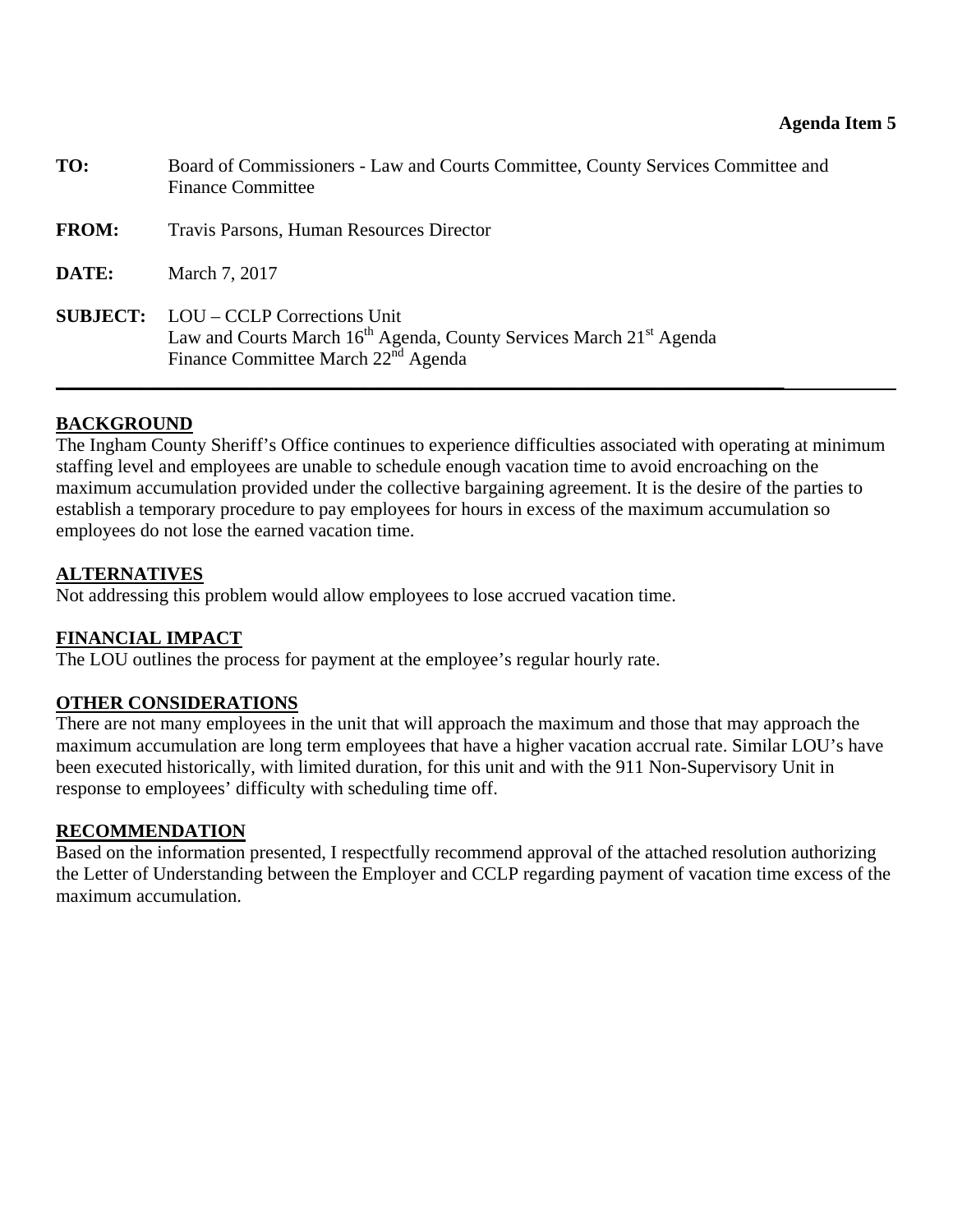Introduced by the Law & Courts, County Services and Finance Committees of the:

# INGHAM COUNTY BOARD OF COMMISSIONERS

## **RESOLUTION APPROVING THE LETTER OF UNDERSTANDING WITH CAPITOL CITY LABOR PROGRAM, INC. – CORRECTIONS UNIT REGARDING VACATION MAXIMUM ACCUMULATION**

WHEREAS, a collective bargaining agreement had been reached between representatives of Ingham County, the Ingham County Sheriff, and Capitol City Labor Program, Inc. (CCLP) – Corrections Unit for the period January 1, 2015 through December 31, 2017; and

WHEREAS, the parties wish to amend the Agreement; and

WHEREAS, the Ingham County Sheriff and Human Resources have discussed with the CCLP Corrections Unit the need for payment of hours in excess of the maximum vacation accumulation due to current minimum staffing levels and have prepared the attached Letter of Understanding between the parties; and

WHEREAS, the provisions of the Letter of Understanding have been approved by the Law and Courts, County Services and Finance Committees.

THEREFORE BE IT RESOLVED, that the Ingham County Board of Commissioners hereby approves the attached Letter of Understanding with respect to payment of vacation hours in excess of the maximum accrual between Ingham County and the CCLP Corrections Unit.

BE IT FURTHER RESOLVED, that the Chairperson of the Board of Commissioners is authorized to sign the Letter of Understanding on behalf of the County, subject to the approval as to form by the County Attorney.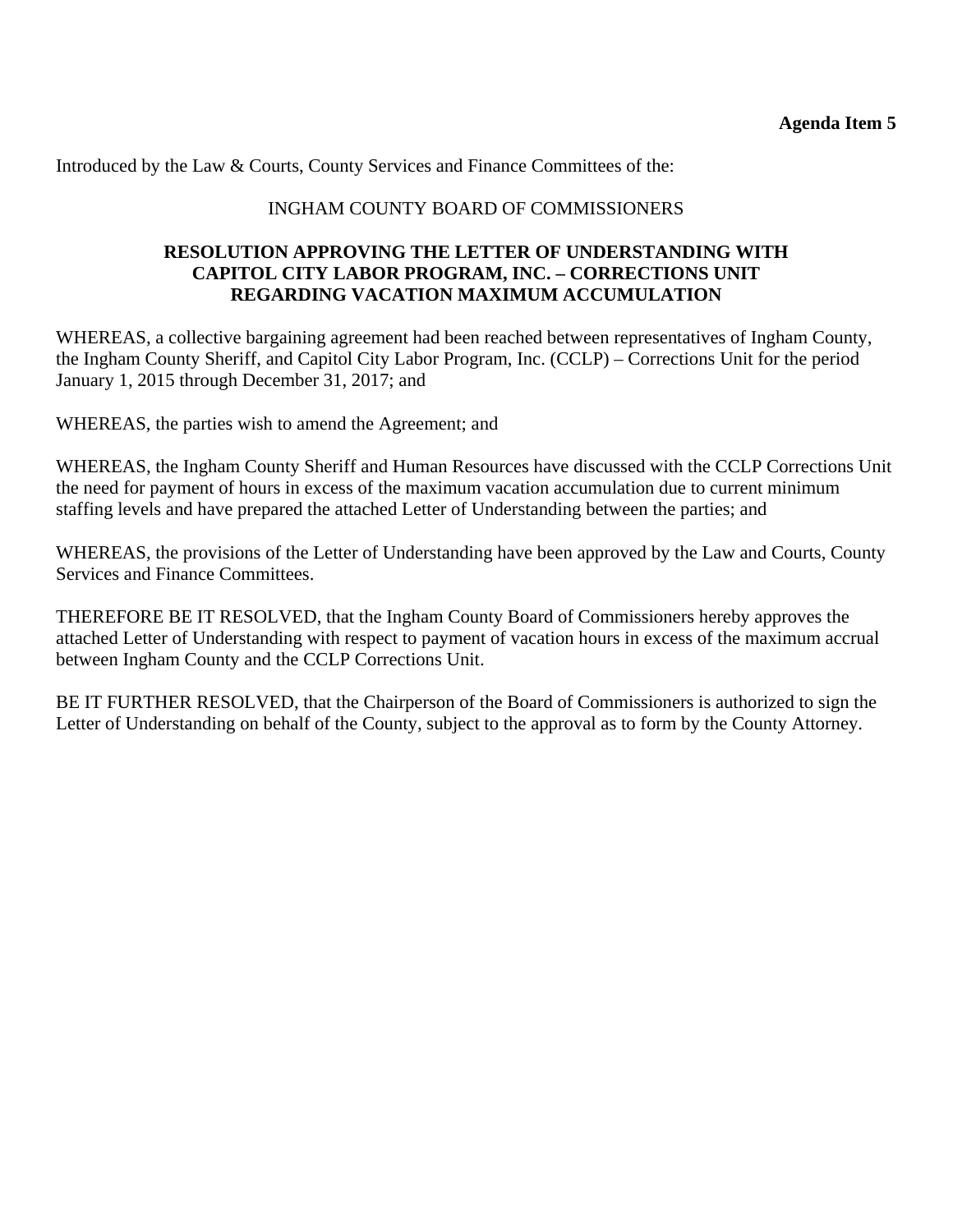#### LETTER OF UNDERSTANDING **BETWEEN COUNTY OF INGHAM INGHAM COUNTY SHERIFF** AND. CAPITOL CITY LABOR PROGRAM, INC.-**CORRECTIONS UNIT**

#### **INCREASE IN MAXIMUM VACATION ACCUMULATION**

WHEREAS, the current collective bargaining agreement between the parties provides in Article 33, VACATION, Section 5a that annual leave days not used may only be accumulated to a maximum of 300 hours or 320 hours with the written approval of the Undersheriff: and

WHEREAS, due to the minimum staffing currently existing in the Sheriff's Office, the parties established a temporary expanded maximum vacation (annual leave) accumulation of 380 hours through December 31, 2015; and

WHEREAS, the parties determined a need to extend the expanded maximum accumulation through December 31, 2017; and

WHEREAS, Corrections Officers will continue to accrue vacation (annual leave) above the 380 hour maximum; and

WHEREAS, the parties have come to agreement on the expanded maximum accumulation and the payment of hours accrued after the 380 hour maximum accumulation

NOW, THEREFORE, IT IS HEREBY AGREED between the parties as follows:

- 1. The annual maximum vacation shall be increased to 380 hours without the requirement for the written approval of the Undersheriff through December 31, 2017.
- 2. Corrections Officers will continue to receive the cash out of vacation accrued after or at 380 hours.
- 3. This Letter of Understanding will be effective through December 31, 2017, at which time the temporary increase in maximum leave accumulation and the cash out of hours accrued after the maximum shall expire. However, accumulations which exceed 320 hours as of December 31, 2017, shall be grandfathered until such time as the usage of such excess accumulation brings the employee's accumulations into compliance.